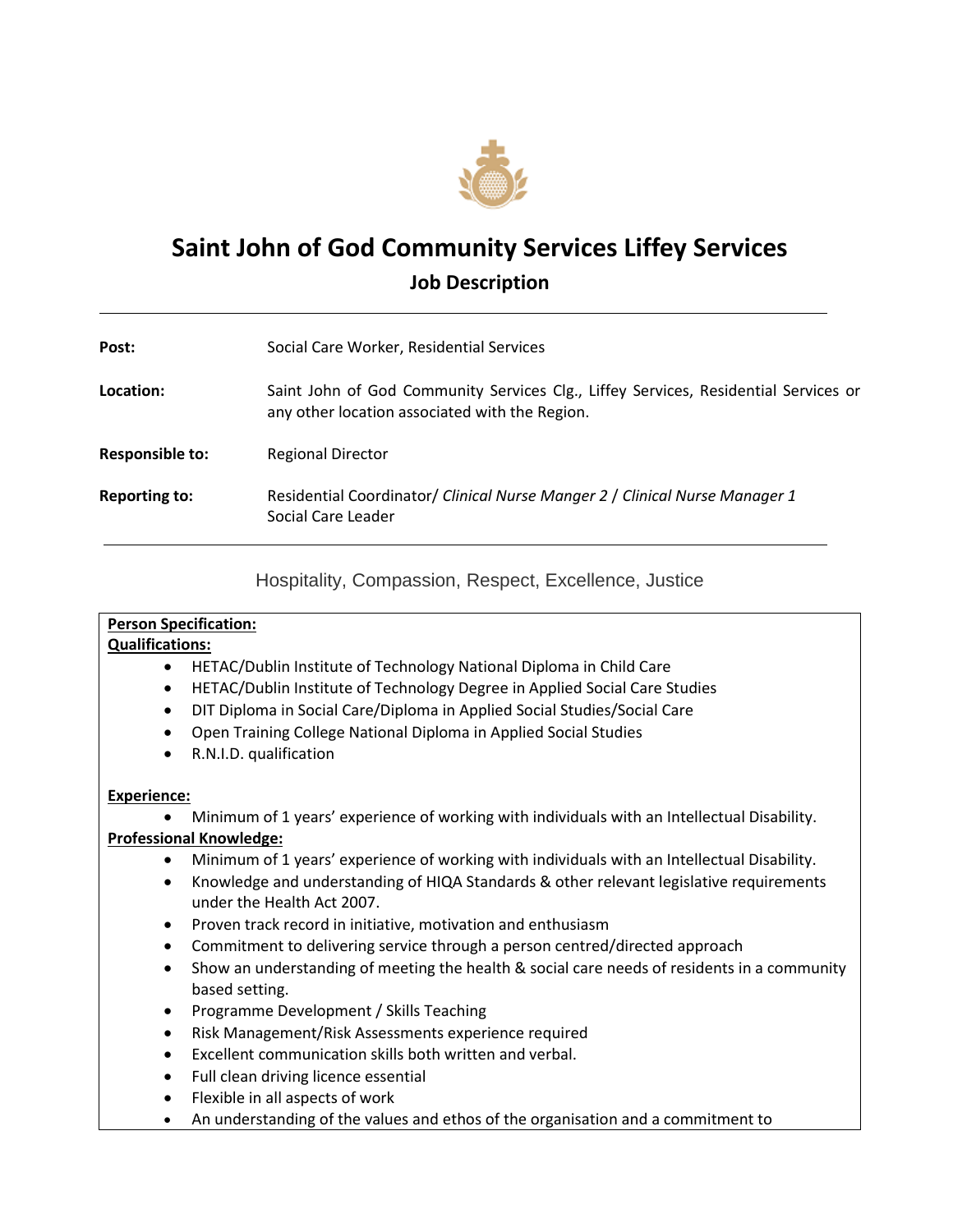#### implementing these.

#### *Service Users*

- Staff establish and maintain relationships with service users based on respect and equality and promote their independence
- General appearance of service users as well as respect for the overall cleanliness, hygiene and standard of assigned area must be considered a priority.
- To implement the *Person Centred Planning* process and to ensure Person Centred Plans are developed in consultation with service users, are carefully monitored and reviewed and are available for inspection during reviews.
- To support the Chaplaincy Department to carry out appropriate Pastoral Care Programmes to cater for the spiritual needs of service users, if required.
- To be a proactive advocate and encourage each service user to become a self advocate.
- To promote and support community involvement for service users.
- To ensure that services users receive the highest standard of care, training, education and development in accordance with the Order's policies.
- To provide for the self-development, individuality and independence of each service user, by devising, implementing and regularly evaluating a Person-Centred Plan for each service user.
- To act as Key Worker for service users as assigned.
- To ensure that each service user has a structured daily routine incorporating therapeutic input from a wide range of disciplines/ services.
- To create a home like environment in which each service user is encouraged to achieve maximum independence in all activities of daily living.
- To identify skill deficits, and to formulate interventions to address same.
- To assist in the provision of a high standard of house management both by undertaking household duties and by teaching, and encouraging each service user to be actively involved in the maintenance of a high standard of house hygiene.
- To identify behaviours that require intervention and to devise and co-ordinate appropriate intervention programmes.
- To use personal initiative and decision-making skills in accordance with procedures established for the effective running of the house.
- To promote the physical well being of each service user and promote/provide a well balanced diet.
- To liaise with families and members of multi-disciplinary team in order to maintain a consistent standard of service user well-being.
- *Where applicable and following appropriate training and competency based assessment, take responsibility for Medication Management with your residents in keeping with Organisational Policy.*

#### *Communication*

- To communicate with and assist parents, families and visitors in a pleasant and professional manner.
- To communicate relevant information on a daily basis, to the Supervisor.
- To report and record all relevant details of any incidents and accidents of service users/staff/voluntary workers immediately to Supervisor. In absence of the immediate Supervisor, contact must be made with the most senior member of staff on duty.
- To maintaining full and effective communication with the families and all the staff involved in the services users welfare.
- To ensure all relevant information is communicated in an accurate and timely manner to CNM2/1/ *Social Care Leader* and others (pertinent people).
- To communicate on a regular basis with inter-disciplinary team members.